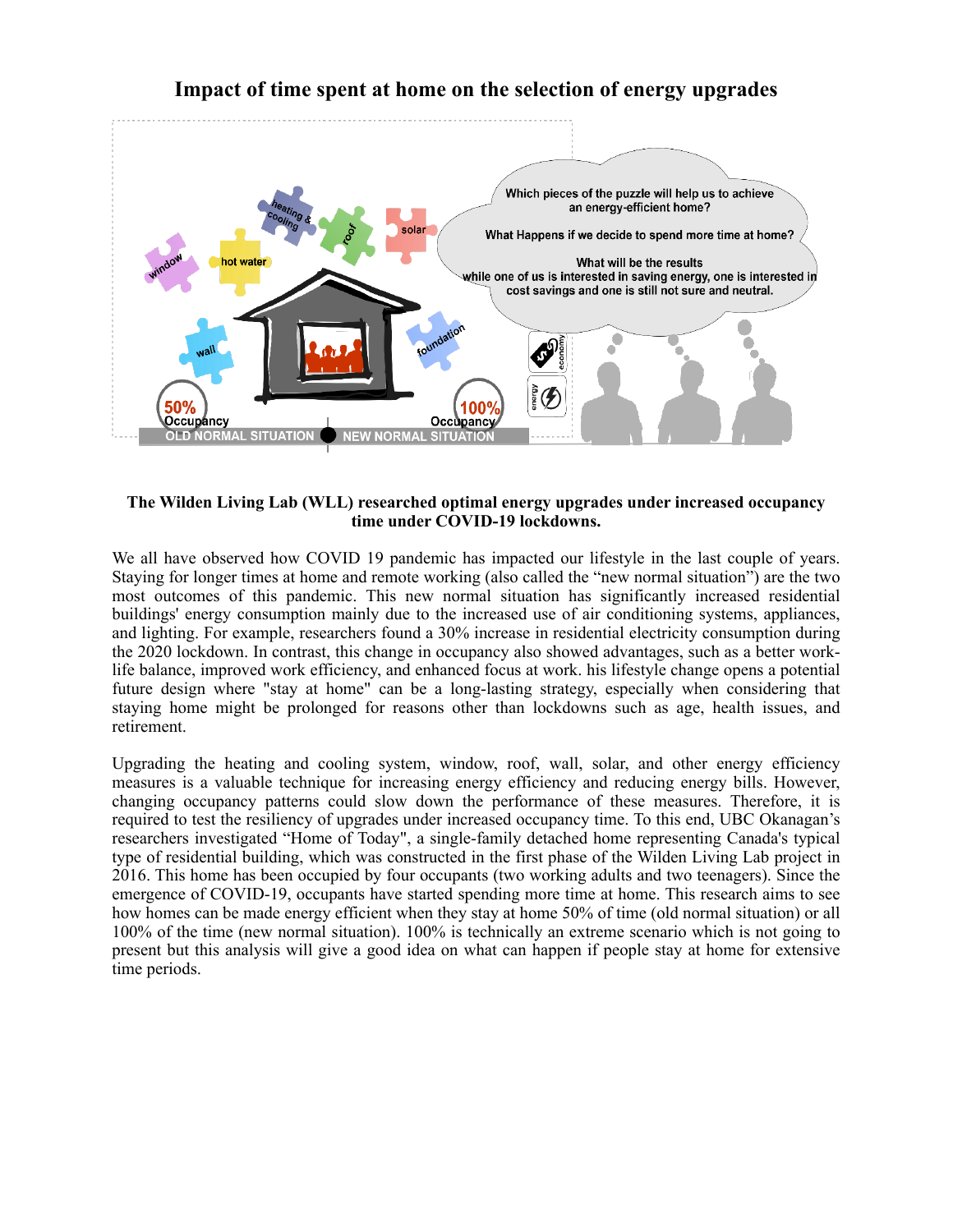

Seven energy upgrades, including wall, roof, heating and cooling system, windows, solar, hot water, and foundation were tested to find the best combinations (for old normal and new normal situations) that yield higher environmental and economic benefits. Details of these upgrades can be viewed in our previous [blogs.](https://wildenlivinglab.com/2019/03/12/residential-carbon-footprint/) The performance of each energy upgrade combination informed annual energy consumption (electricity and natural gas) and the associated payback period. Hence, each energy upgrade combination resulted in different energy use and payback period for the old and new normal situations. This means the puzzle pieces most suitable for the old normal situation may not fit the new normal situation.

Stakeholders' priorities on energy upgrading including pro-energy (energy conservation is the priority), pro-economic (lowest payback period is the priority) and neutral (equally important) were also considered as three different scenarios to analyze performance of energy upgrades combinations. The results showed that the selection of optimal energy upgrade combination greatly depends on stakeholders' priorities in addition to the occupancy time. The optimal energy combinations for the three scenarios are shown in the table below.



For the pro-energy scenario, the optimal combination under the old normal situation is wall, heating and cooling, roof, window, hot water, and solar, while under new normal situation, implementing all seven